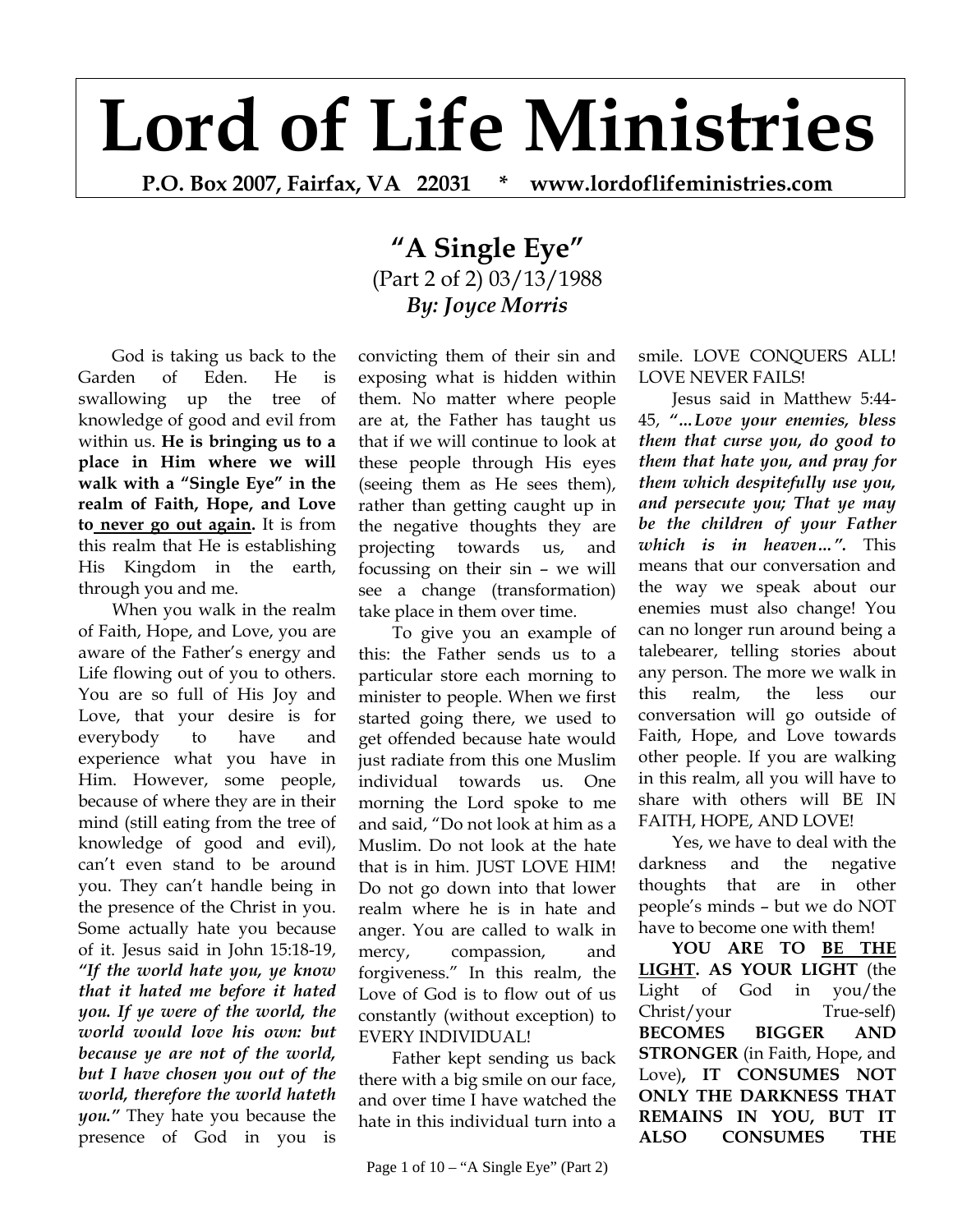#### **DARKNESS IN THOSE AROUND YOU (bringing them into Faith, Hope, and Love as well)!**

I remember a woman that would come to a church I used to go to a long time ago. She was a little out of the ordinary in her behavior. Every Sunday she stood up and said all kinds of things. The people got so irritated with her that they wanted to get rid of her. But God spoke to me and said, "I'm not going to remove her from this place until they learn to Love her. I'm not going to remove her from your presence until they stop looking at her through their natural eyes and begin to see her as I see her."

There is a reason and a purpose for everything in your life, and God is using all of these things to your good! He is using all of your circumstances, situations, and even the people in your life to bring about a change in you. Far too often we have looked upon the appearance of things, and waited for our situations and the people around us to change. But the Father has been telling us that we are not to focus on the outside (on what other people are doing), but rather we are to be focussed upon the changes that He desires to make in us.

He is transforming us through the renewing of our minds. He is doing this through His Word by dealing with the thoughts in our minds. We are called to walk in the mind of Christ at all times, and we are suppose to eat only from the Tree of Life. Even knowing this, we still continue to feed from the tree of knowledge of good and evil as well. Why do we do this? Because

there are still thoughts, and patterns of thinking that remain in us that are not like Christ; and when we choose to listen to (feed upon) these thoughts we walk out of the Spirit.

God allows certain situations/people to come into our lives to bring these things to the surface where we can see them. He does this to make us aware of what we are feeding on (thoughts in our mind), because whatever we feed on, either becomes Life or death to us.

God said in Deuteronomy chapter 30, *"See I have set before thee this day LIFE AND GOOD, and death and evil…I have set before you LIFE and death, blessing and cursing: therefore choose LIFE, that both thou and thy seed may LIVE."* He said this because He wants you to be aware of not only what is still in your mind, but also of the responsibility He has given to you to choose moment by moment, LIFE or death! He wants you to understand the significance of your choices. There are consequences you will reap as a result of those choices. Life, Good, and Blessing if you eat from the Tree of Life - or death, evil and cursing if you eat from the tree of knowledge of good and evil.

If you choose to feed from the tree of knowledge of good and evil (the carnal mind) that is an enmity (enemy) against God, you will experience hell and death in your mind. But if you eat from the Tree of Life, which is the Word and the Spirit, you experience His Peace, His Joy, and His Resurrection Life. We must choose whether we want to walk in the night, in darkness

and ignorance, void of the understanding and wisdom of God; or walk in the Day/Light of God in the mind of Christ.

There is a reason and a purpose for everything that comes into your life. Nothing comes into it unless if God allows it. *"To every thing there is a season, and a time to every purpose under the heaven"* (Ecclesiastes 3:1). God is using everything to your good. He even has a purpose for the nights that you experience in your mind, because it is during the night that all the creeping things (that have been hidden in you) come out of hiding and are exposed by the Light of God/the Word and the Spirit. As long as there are things left in your soul (things that are not like the Nature of God) that need to be purged and cleaned up, God will continue to allow these nights to come in your mind.

Have you ever noticed that even in the natural, the creeping things like roaches, crickets, rats, and mice, will not come out of hiding until the night sets in? Have you also noticed, that just about all rats eat is garbage? What goes in (what you feed on in your mind), is also what eventually comes out and manifests itself one way or another.

The only time you experience a night, is when you walk out of the Spirit and begin to listen to the serpent (your self-will) talk to you in your mind (soul). If you feed on garbage (the tree of knowledge of good and evil/the negative thoughts and carnal reasoning of the soul in the realm of appearances) - then garbage is what will eventually come to the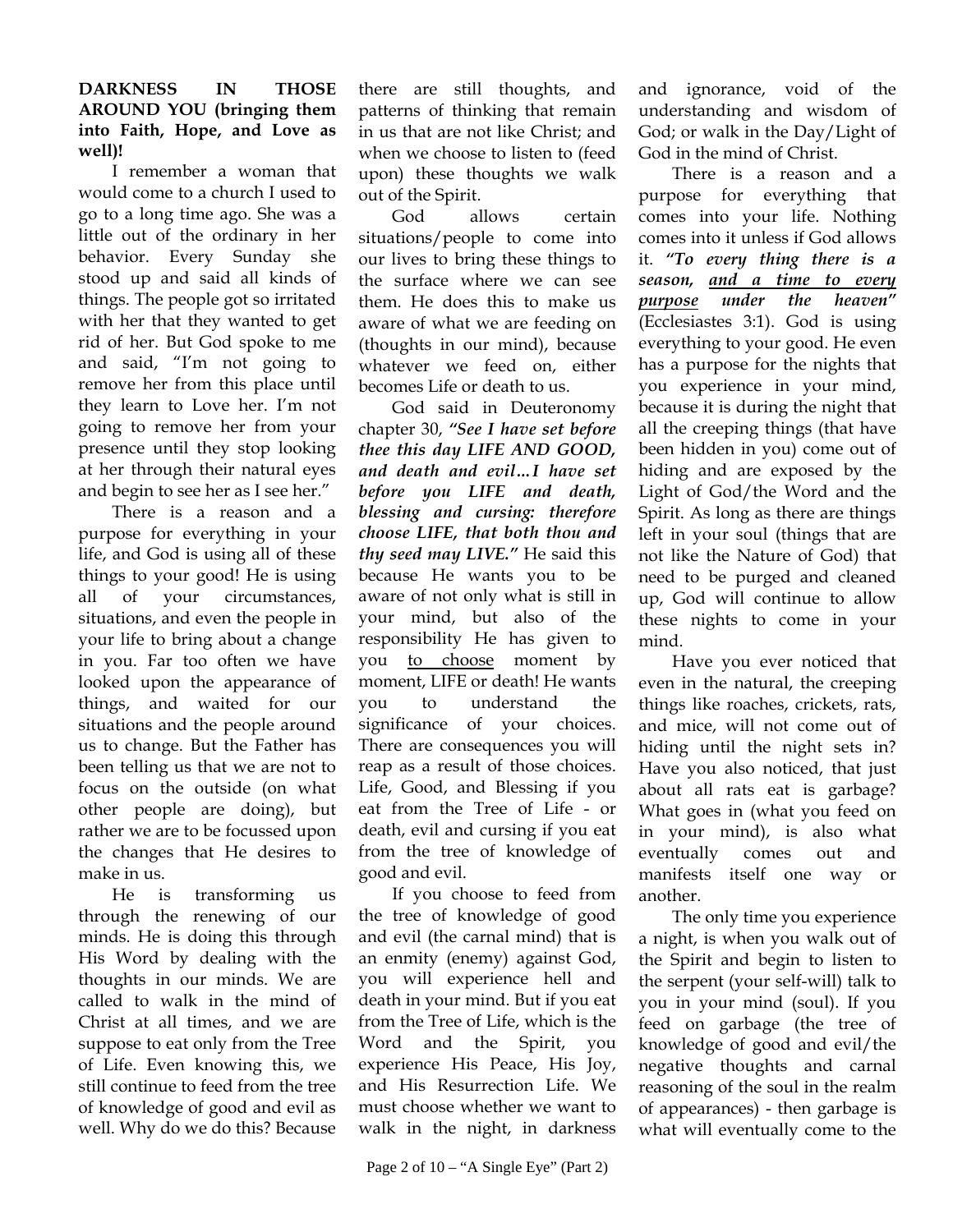surface and manifest itself through your thoughts, words, and deeds.

God allows these nights to come in your mind, to show you your thought patterns and what you are feeding on – Life or death. The nights are literally hell in your mind; but you have got to keep in your mind and never loose sight of the fact that God is using it all to your good! Psalms 30:5 says, *"…weeping may endure for a night, but joy cometh in the morning."* 

When you make a mistake and blow it, He wants you to see what it was (in you) that got you off track and caused you to act, react, say, or do whatever it was that you did. When you blow it, you are not to beat yourself up over it; but you do need to repent and learn from it. He wants you to be aware of (but not focus on) the creeping things that are still in you, and then allow Him to deal with them.

When you experience a night (the wilderness) in your mind, no matter what your situation is, you must trust Him and rely on the Word. Even though things might look terrible to the natural eye, you have got to stay focussed on the positive. Keep your eyes fixed on the goal!

When you look at what God allowed to take place in Job's life, to the natural eye things must have looked terrible to Job and those around him. Things seemed (in the realm of appearances) to just keep going from bad to worse. It must have been very difficult for Job to see, let alone say that anything good could possibly come out of his situation. In Job chapter 42, Job was finally able to see what God

was doing in his life. He was finally able to see God's hand in all that had gone on. He saw that those things that man would call evil, God was using to his good!

Job said in verses 4-5, *"Hear, I beseech thee, and I will speak: I will demand of Thee, and declare Thou unto me. I have heard of Thee by the hearing of the ear* (with his natural ears)*: BUT NOW MINE EYE* (Eye - singular) *SEETH THEE."* 

What changed in Job that allowed him to see (understand) what he did? When Job finally got his eyes (natural eyes - plural) off of his problems (in the realm of appearances) and put them back on God, he was able to arise (in the Spirit) above his situations to where he could see them with a "Single Eye". Here, Job saw (understood) for the first time that God was in control, and that nothing could happen to him unless God allowed it. He understood that no matter how bad things looked on the outside, God had allowed these things to take place in his life for a purpose. God knew exactly what He was doing. He understood that things didn't just happen to him by accident, but that God had a plan, and knew exactly what it would take to bring that plan to fruition in Job's life. Here, in the mind of Christ, Job began to see the end result of what God was doing in him - and all he could see was the GOOD that was going to come out of it!

Whenever you partake of the tree of knowledge of good and evil, your soul withdraws itself from the Word and the Spirit and goes right into the carnal realm of reasoning. There, the serpent (your self-will) begins to talk to

you (in your mind). It will say, "Well look at what they're doing. Surely you will not die." If you listen to (focus your attention on/feed on) those things long enough, your mind begins to believe and become one with them. Your mind will actually try to reason things out and even justify (or defend) what you are doing, thinking, or saying. It will lie to you and tell you that you have a right to feel the way you do, say the things you do, and do the things you do – when in reality, its only brings death.

When your mind believes the lies that are told to it either from within, or by others imaginations and illusions begin to set in, creating strongholds or barrier's that get in the way of your relationship and walk with God. Until you are able to see these things for what they are IN TRUTH and allow God to deal with these creeping thoughts in your mind – you will continue to feed from the tree of knowledge of good and evil.

When we look at people with our natural eyes, our mind tends to focus on either the negative in that individual, or how they differ from ourselves. People who are prejudice are often still looking at color. They do this out of ignorance, lacking both knowledge and understanding. They allow anger to rise up within them and blind them from the truth. The same is true when you become agitated and angry with an individual over what they are doing. The anger within you blinds you to the Truth, because you have walked out of the realm of faith, Hope, and Love.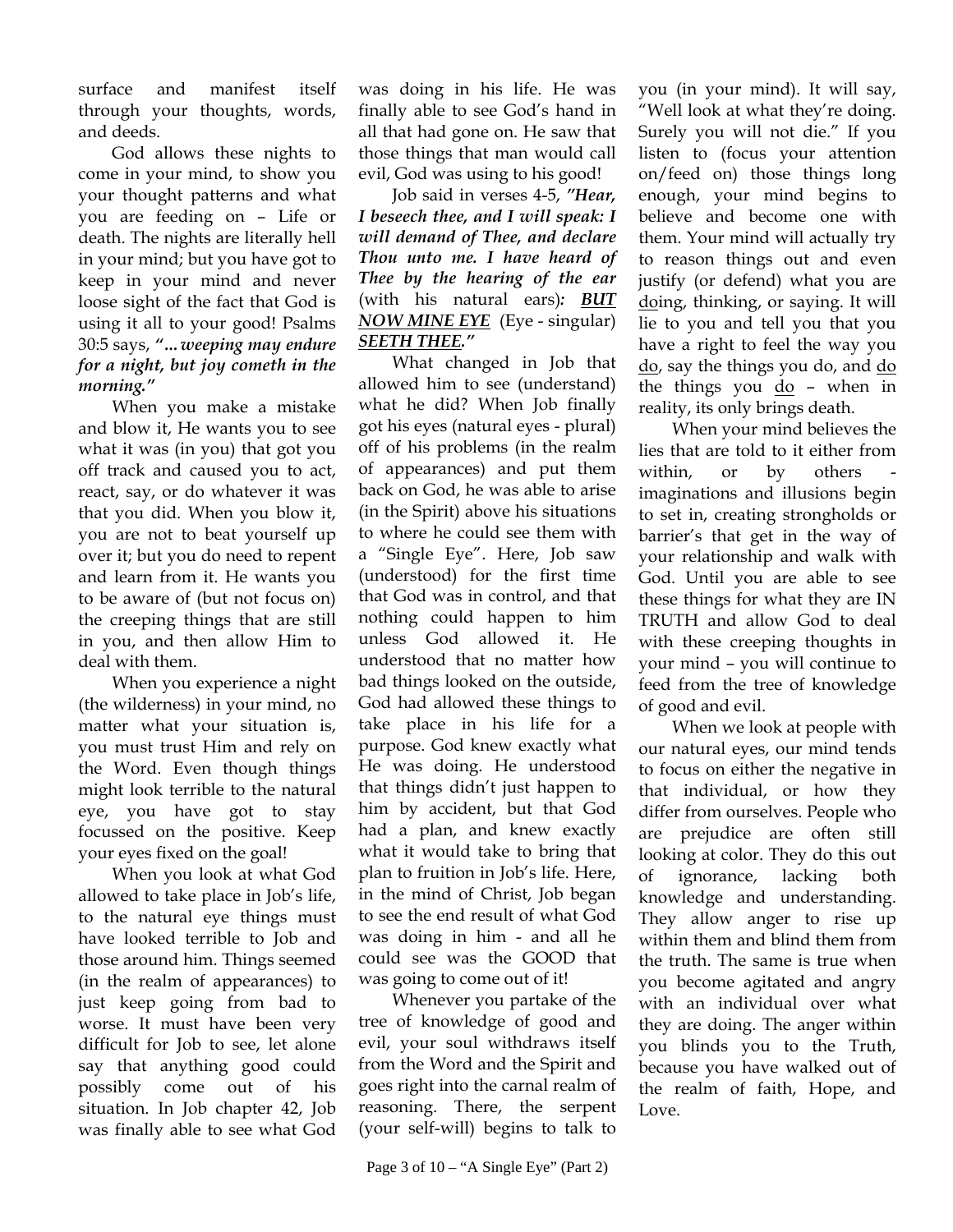One thing I learned a long time ago, was that whenever I started to focus on the downfalls and shortcomings in loved ones and other people - I would always get agitated and angry. If I focussed on their negative behavior and only looked upon the outward appearance of what they were doing – I found that walls and barriers would soon begin to form in my mind. I found that the more I focussed on their negative behavior (in my mind), I was actually pulling away from them to where the Love of God could no longer flow out of me to them.

When God judges an individual, He always judges them Righteously. He doesn't judge them based solely upon their actions as man does; He also looks deep within the thoughts and intents of their heart. In other words, He takes ALL things into account! When God judges someone, He doesn't just prune and trim branches to improve upon the outward appearance of things. He deals with the root cause (or origin) of the thoughts that have formed in that person's mind. He deals with those thoughts that have ultimately caused them to make the decisions they have, to do what they have done or are doing. It may even be something way back in their generations that has influenced, and caused them to think, say, and do the things they do. He looks at everything from the beginning until NOW. Everything begins with a thought, and this is the reason why we need to have our minds renewed. When God deals with the root of the problem, it (brings correction) has an affect on the

whole tree. It brings about a change of heart (or mind) within that individual.

Proverbs 2:21-22 says, *"For the upright shall dwell in the land, and the perfect shall remain in it. But the wicked shall be cut off of the earth, and the transgressors shall be rooted out of it."* In other words, God is removing the wickedness that exists in the hearts of man, that they might be perfect(ed) and dwell in the Kingdom of God. He is cutting off at the roots, those dusty thoughts that have been handed down from generation to generation, causing man to transgress against Him by continuing to eat from the tree of knowledge of good and evil. God's judgments are designed to set the captives free (from the corruption that they are in); to restore sight to the blind (to bring them out of ignorance and into the mind of Christ); and to heal the broken hearted (reconcile and restore all things back to the Father, in the realm of Faith, Hope, and Love).

When God judges a person, He never looses sight of the end result of that individual. He also knows exactly what it will take to bring that person to perfection in Him. God doesn't look at things the way man does in the realm of appearances (lies, imaginations, and illusions); God looks at those things which are unseen, *"Declaring the end from the beginning, and from ancient times the things that are not yet done, saying My counsel shall stand, and I will do my pleasure.* (Isaiah 46:10)*"*

God is raising up Sons who will walk in Faith, Hope, and Love and never go out of this

realm again. He is raising up Sons who will walk with a "Single Eye", seeing each individual the way that He sees them. Sons who will be Long Suffering and Patient - knowing that as in 1Corinthians 15:28, eventually God will be all in all, in all creation both visible and invisible, for they are becoming as one IN HIM. God is going to fill the whole earth with His Glory.

We have got to let go of our disappointments and negative thinking, because in this realm there is no defeat! In this realm there is no discouragement! There is only an awareness that everything is working together for your good. You don't come into the fullness of this overnight, but as you learn to yield your will to the Father, He is progressively changing your thoughts and renewing your mind.

Ecclesiastes 3:1 says, *"To every thing there is a season, and a time to every purpose under the heaven."* That means that God has appointed (or written in His plan) that every individual must experience *"A SEASON"*. *"SEASON"* means: a fit or suitable time; **AN APPOINTED TIME; TO PREPARE FOR USE; TO PREPARE OR MATURE; TO RENDER MORE AGREEABLE**, pleasant, or delightful; to change. Then in verse 11 it says, *"He hath made EVERY THING BEAUTIFUL IN HIS TIME".* In the mind of God He sees EVERY THING (EVERY PERSON) as Beautiful already. He sees the end result of every individual finished, reconciled, and restored back to Himself IN CHRIST!

In Revelations chapter 21, when God is talking about the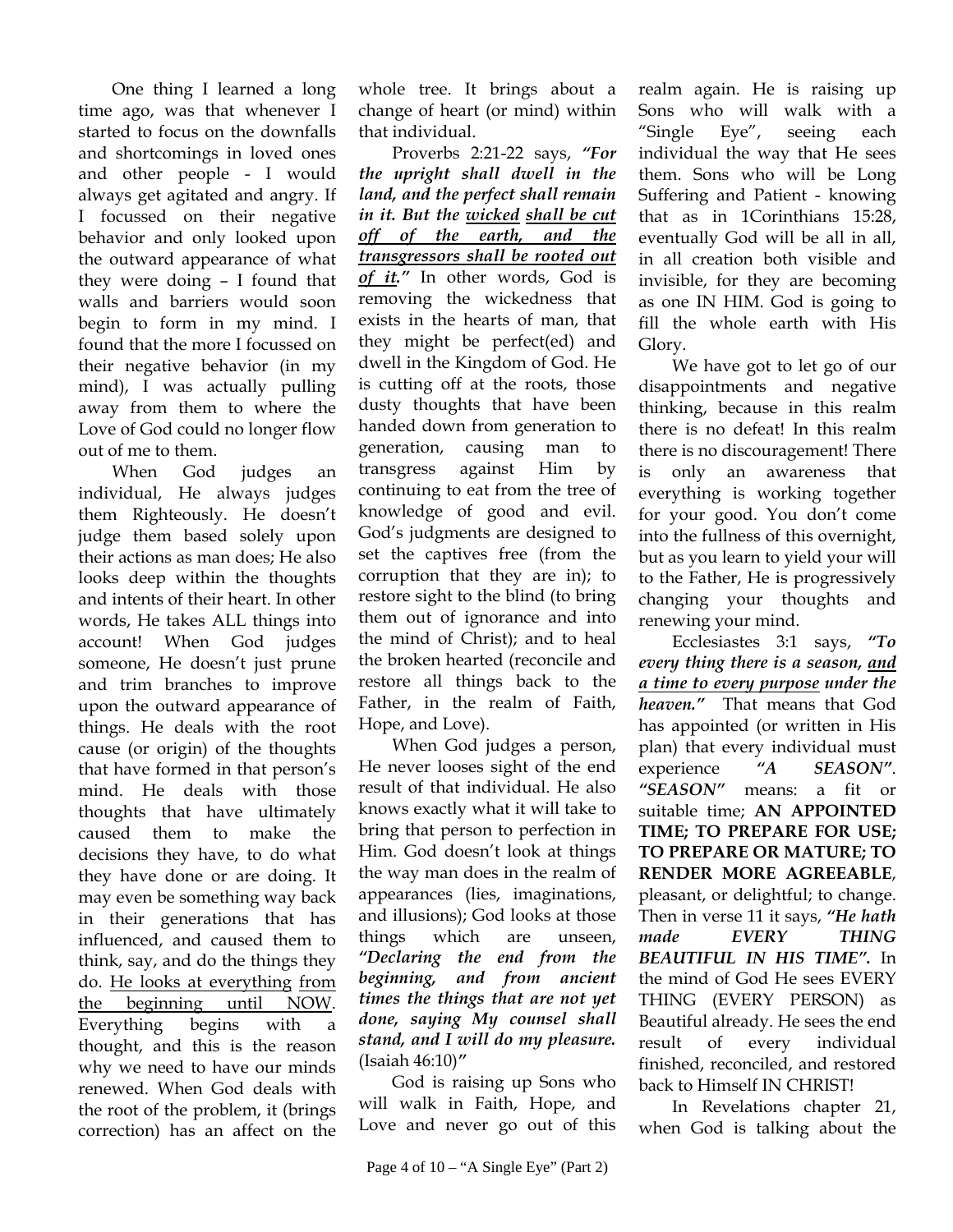woman, He is showing you His blueprint of the body of Christ. As you read through this book, listen to what the Spirit is saying. God is showing us the end result of the body of Christ. He is bringing the woman (soul) to a place of perfection in Him where she will bear His Image, reflecting the totality of His Glory to creation. God also shows you that He is the builder of this house/temple. He is the one that created you, and He is in the process of forming you to bear His Nature in the earth.

God gave me this example a long time ago. Have you ever noticed that when someone starts building a house in the natural, the area they are building on always looks really bad for a (season) period of time? The place where the house is to be built has often become overgrown with weeds, brush, and trees. This first needs to be cleared away to make way for the house that is being built. There always seems to be garbage on the ground that has been left there by others from the past, and this too needs to be cleaned up. Then once they start digging to lay the foundation, dust and dirt starts flying everywhere. There are piles of dirt all over the place. During the whole building process, there seems to be an endless supply of garbage that is bought out in and piled in the open. To anyone looking on (with their natural eyes and understanding) the area under construction is just one big mess.

However, to the builder who has come to this place with a creative thought and a plan - all he sees is the beautiful mansion that will soon stand before him.

He sees the day when every last bit of garbage will be taken away to be burned. He sees the day when the last pile of dirt has been removed, and all that surrounds this house is green and filled with life. He sees it as finished and standing for all to see the glory of it. He sees the joy on the face of its owner when He presents him with the keys to this great house. He knows in his heart that the owner will love the house and take care of it. That he will possess and inhabit all of it, because everything has been done according to the plan that was written. He sees the day when all that has been required of him, will have been completed; and all that has been promised, him will be given him. His eyes are focussed on the goal, and He sees it as finished!

GOD IS THE BUILDER, AND YOU ARE THE MANSION THAT HE IS MAKING IN HIS IMAGE AND AFTER HIS LIKENESS. YOU ARE THE MANSION THAT HE IS BUILDING TO BEAR THE FULLNESS OF HIS GLORY IN THE EARTH! This has been His plan from the beginning, and His plan has not changed. The basement of your house is your soul, and in the process of building you, He must clear away everything (every thought and pattern of thought and behavior) that will get in the way of Him completing His work.

The consuming fire of God must burn out and burn up everything in your soul that is not Christ-like. The night times/the dark moments/the hells that you experience in your mind, are all the fire of God at work burning out (exposing/bringing to the

surface) and burning up

Just as in the natural when the bulldozers are preparing the site for the foundation to be laid, the dust and the dirt need to be dug out and removed to make way for what is to come. People have looked at you just like that building site. They look from afar and reason within themselves, saying, "What can come of it?" All they can see sometimes is the mess you seem to be going through. But before long (just as in the natural), they will (and some are seeing now) the final touches being put on.

Those that are able to see, are overwhelmed by the appearance of this great home that He is creating, and forming you to be. What was once overgrown with weeds, brush, and the tree of knowledge of good and evil (negative thoughts that have no life in them), is now beginning to come forth as the Tree of Life. He is preparing His bride (His Sons) even as a mansion that is set upon a hill/Mount Zion for all creation to see. He is causing you to come forth in all of His Glory and Light as the Word of God.

When God looks at your situations, He doesn't see them as man does (as being a mess, or as being bad or evil). He only sees them all working to your good! He only sees the Beauty that will come out of it.

Isaiah 5:20 says, *"WOE UNTO THEM THAT CALL EVIL GOOD, AND GOOD EVIL; that put darkness for light, and light for darkness; that put bitter for sweet, and sweet for bitter. WOE UNTO THEM THAT ARE WISE*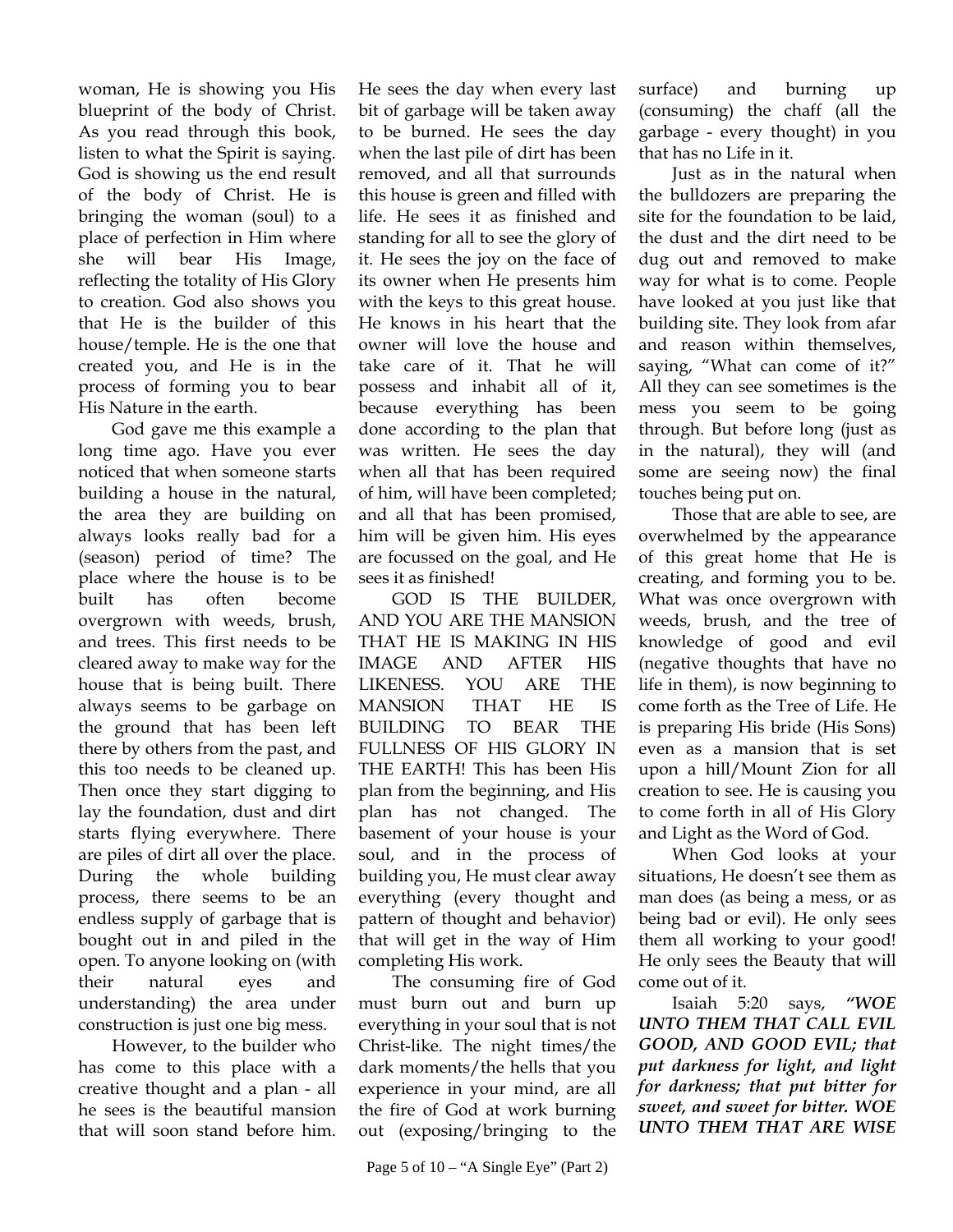*IN THEIR OWN EYES, AND PRUDENT IN THEIR OWN SIGHT."* He said this because these people are still eating from the tree of knowledge of good and evil. They are still living in the realm of appearances according to their own understanding.

When you go through your situations and say to yourself, "This is really bad - this is horrible - I can't stand it", you have taken your eyes off of God and you are feeding from the tree of knowledge of good and evil.

Now I am not doing away with evil, because there is evil in the earth. I am just trying to get you to see things as God sees them through the mind of Christ (with a "Single Eye")!

In the natural, when people are lost and killed because of wars and terrorism it is a horrible thing. War is hell. Nobody ever wins a war! People go to war and commit evil acts of hate, because they are acting out of fear in the carnal mind (judging everything as being either "good" or "evil"). When people feed on the tree of knowledge of good and evil all it produces is death.

God sees beyond the wars and the terrorist acts of what man has meant for evil. Just as with Joseph in Genesis 50:19-20, God only sees the good that is going to come out of things, and He only allows those things that will bring about His purpose and plan for man. In Genesis 5:19-20 Joseph was speaking out of the realm of Faith, Hope, and Love, to his brothers who had acted out of fear and hate towards him. *"And Joseph said unto them, FEAR YE NOT: For am I in the place of God? But as for you, YE* 

#### *THOUGHT EVIL against me, BUT GOD MEANT IT UNTO GOOD, TO BRING IT TO PASS, AS IT IS THIS DAY, TO SAVE MUCH PEOPLE ALIVE."*

Even in America many years ago, brother fought against brother during the Civil War. Each side looked upon the other and saw them as evil; but God saw beyond the war, and all He could see was the good that would come out of it. It was in His plan to allow America to go to war against itself back then, because He saw the freedom and liberty that would be created through it.

We need to behold one another as Christ beholds us; seeing each other as finished in Him. We are NOT to focus on one another's shortcomings, nor on the shortcomings of our families, mate, and friends - but we ARE to minister to one to another as God directs us to. We are to yield ourselves fully to the Father and allow Him to flow through us, to heal and set them free from the things in them that keep getting in the way of their going deeper, and knowing God for themselves.

I know in the past when God put me through the fire, all I wanted to do was run away. This is what the soul does. The Fire of the Lord is to consume those things in you that are not like Him. It is to set you free and bring you into His rest. However, in the process of doing this, your soul has to die out to its self-will. The soul's first instinct is always to run, because the soul always wants to save itself.

When your soul is focussed on the negative and on how you are going to get out of this, you have no peace in your mind. God

allows you to experience these hells, because He is trying to get you to recognize when you have gotten off track and are feeding on death. He wants you to recognize right away when you are in error in your mind, so that you can rise above your situations and see them through His eyes. All hell can be breaking loose around you, but that does not mean that you have to dwell there. No matter what is going on around you,  $I$  YOU ARE abiding in the Vine and feeding from the Tree of Life, you will always have peace in your mind! It is only when you walk out of the Spirit and feed on the tree of knowledge of good and evil that you loose your peace. **"***Woe unto to them…"* 

I want to take you back to Genesis 3:1-5, to show you what happens to you and me. I know that we have gone over this many times before, but the Father wants you to look at this again. Have you noticed that God keeps repeating things over and over again to us? The reason He keeps doing this, is because we keep forgetting what He has said. When God's Son's finally get what He is saying and start walking it out to where it becomes part of them (and no longer just head knowledge), then He will stop saying it!

Genesis 3:1 says, *"Now the serpent was more subtle than any beast of the field which God had made. And he said unto the woman, Yea, hath God said, Ye shall not eat of every tree of the garden? And the woman said unto the serpent, We may eat of the fruit of the trees of the garden: But of the fruit of the tree which is in the midst of the*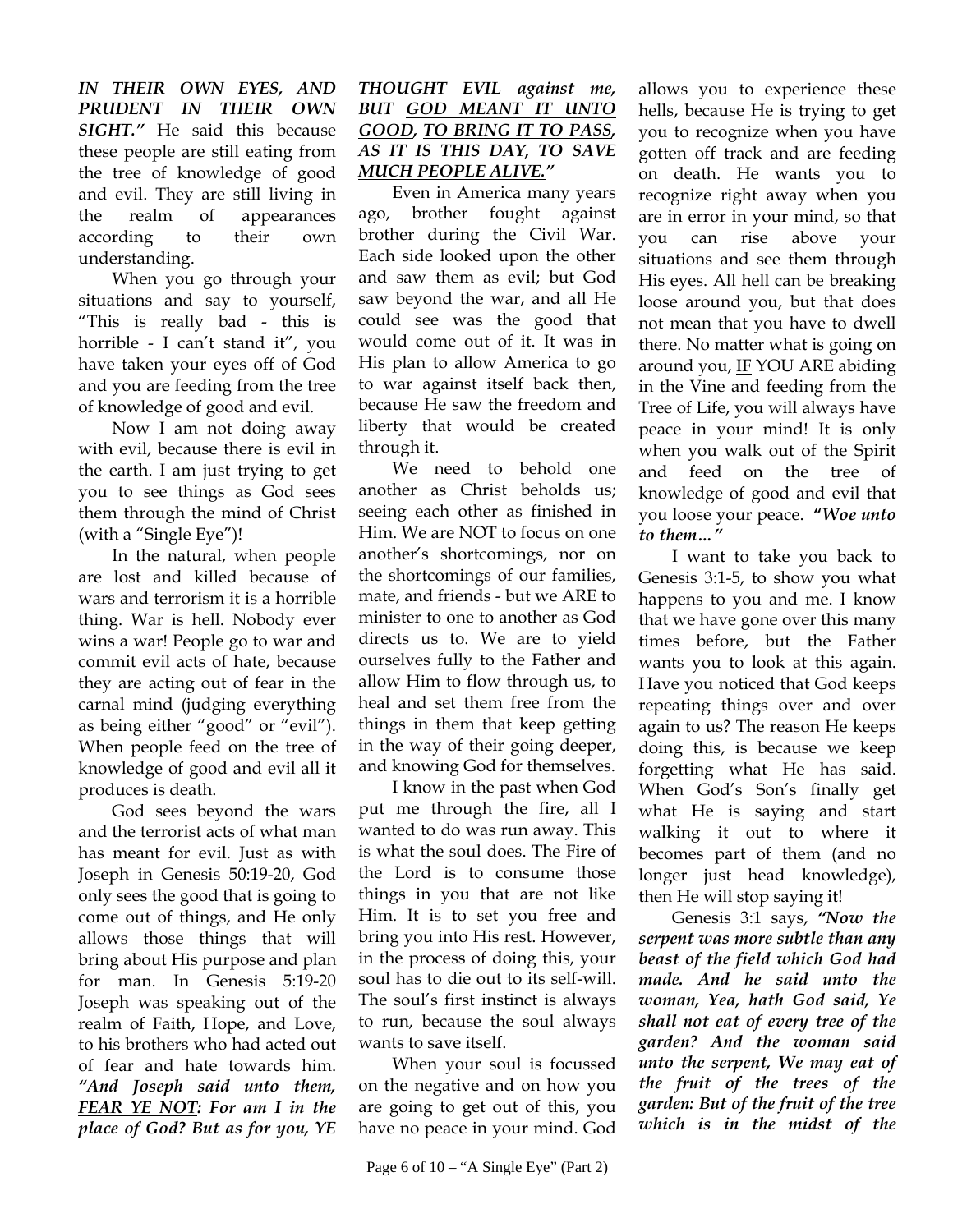*garden, God hath said, Ye shall not eat of it, neither shall ye touch it, lest ye die. And the serpent said unto the woman, Ye shall not surely die: For God doth know that in the day ye eat thereof, then your eyes shall be opened, and ye shall be as gods, knowing good and evil."*

The serpent is the self-will; and the tree of knowledge of good and evil is the carnal mind, which is "an enmity (enemy of) against God". Romans 8:6 that, *"to be carnally minded is death."* To eat from the tree of knowledge of good and evil means that you are feeding upon the negative thoughts and carnal reasoning of the soul in the realm of appearances/your five senses. The woman is the soul; and the soul is your mind.

In Genesis 3:1 the serpent said to the woman (soul), *"Yea, hath God said, Ye shall not eat of every tree of the garden?"* Notice that the serpent always puts forth a question to cause you to enter into doubt and unbelief by immediately causing you to question (or second guess) the very Word that God has spoken. "Did God really say that that? Do you think He really meant what He said: that I will die if I eat of the tree? Surely God did not mean that literally?" The serpent does this, because whenever you walk in doubt and unbelief you are walking in the flesh, and the flesh will always try to save itself.

The serpent tried this with Jesus as well, and as we have stated in the past, all of this went on within Jesus' own mind. The serpent (self-will) came to Jesus questioning Him, *"If thou be the Son of God…".* "IF…, IF…, IF…". He was trying to get Jesus to even

doubt who He was by questioning His identity. The serpent does this with you and me as well, because when we know who we are and take up our cross and follow Him, we die to self.

It said in Genesis 3:1 the serpent asked the woman, *"Yea, hath God said, Ye shall not eat of every tree of the garden? And the woman said unto the serpent, We may eat of the fruit of the trees of the garden…".* In other words, she was saying that God told them that they could eat the fruit of all the trees in the Garden (which were really other people living in the realm of Faith, Hope, and Love). God wanted them to partake of the Love, Joy, Peace, and all of the fruits of the Spirit that these people were producing.

*"But of the fruit of the tree which is in the midst of the garden, God hath said, Ye shall not eat of it, neither shall ye touch it, lest ye die. And the serpent said unto the woman, Ye shall not surely die: For God doth know that in the day ye eat thereof, then your eyes shall be opened, and ye shall be as gods, knowing good and evil."* You see, the serpent came to her with another question and the more she listened, the more doubt entered into her mind. She (the soul) walked out of the Spirit/the mind of Christ/the realm of faith - and right into the carnal mind where she began to partake of (or become one) with her five senses (what you see with your natural eyes; what you hear with your natural ears; what you feel through your physical body/flesh; what you taste and smell).

In verses 6-7 it says, *"And when the woman* (soul) *SAW that the tree was good for food, and that it was pleasant to the EYES* (plural - because she had become double minded)*, and a tree to be DESIRED* (by the flesh) *to make one wise* (she doubted what God had said, and believed the voice of the serpent within her)*, she took of the fruit thereof*  (believed the lie)*, and did eat*  (became one with it)*, and gave also to her husband with her; and he did eat. And the EYES* (plural) *of them both were opened, and they knew* (for the first time what evil was) *that they were naked*  (no longer walking in the realm of Faith, Hope, and Love, where they had been clothed with the Righteousness of God)*."*

For the first time they knew both good and evil, and it was the Word of God within them that brought conviction and correction to their hearts, enabling them to see their flesh/self-will for what it was. When you eat from the Book of Life, which is the Tree of Life, it will become bitter to the belly (the belly represents the appetites of the flesh), and cause the soul to begin to die to self.

When we walk in our soul, we are often very emotional and easily provoked to anger. But when you walk in the Realm of Faith, Hope, and Love, it says in 1Corinthians 13 that Love is not easily provoked. You need to read this chapter again for yourself to find out what the Nature of Love is, because this is what we are to walk in all the time.

In Isaiah 33:14-15 it says, *"The sinners of Zion are afraid; fearfulness hath surprised the*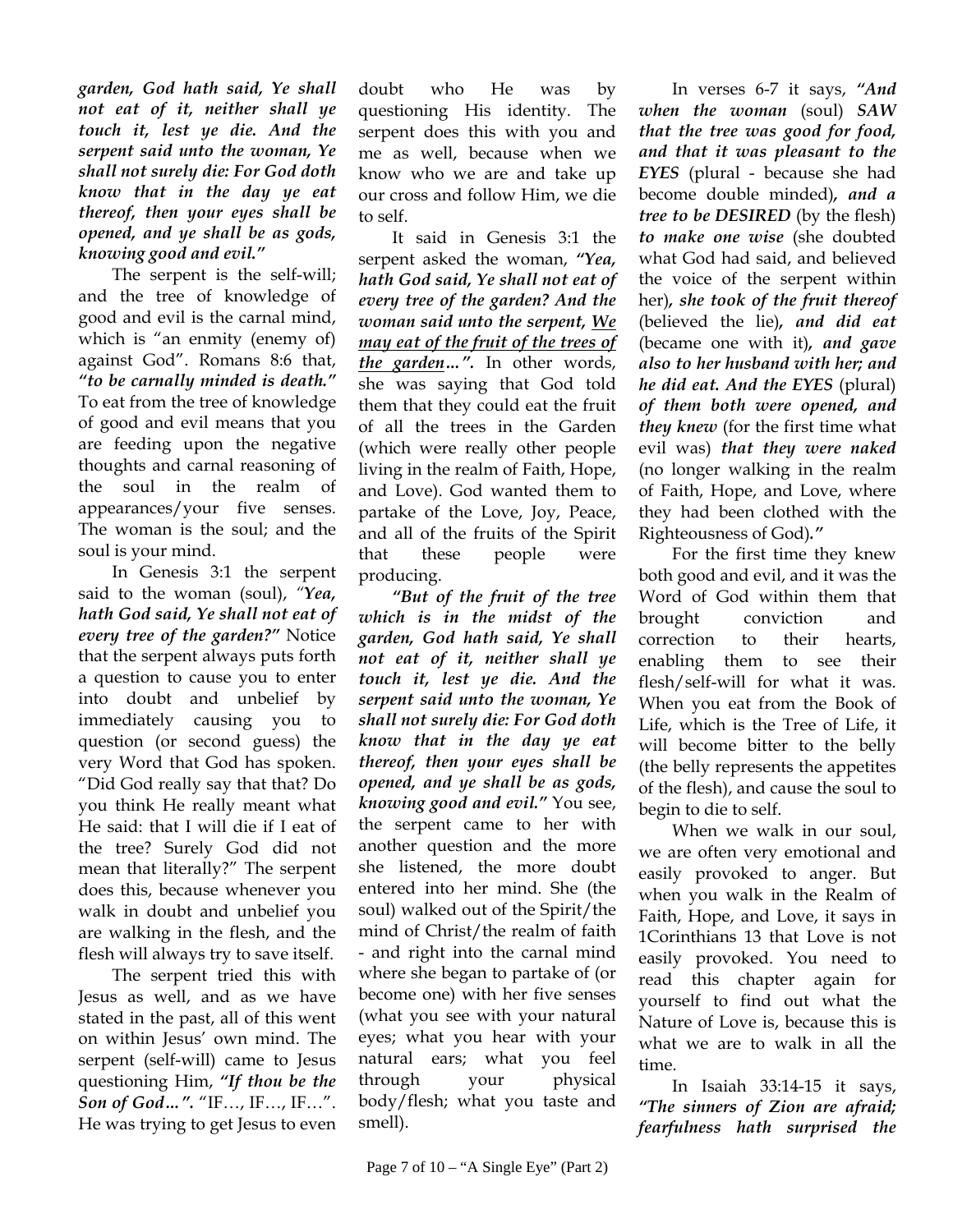*hypocrites. Who among us shall dwell with the devouring fire? who among us shall dwell with everlasting burnings?"* Why are they afraid in Zion? They are afraid because Zion is the presence of the Lord. They are afraid because they are still eating from the tree of knowledge of good and evil, and they have no peace in their minds. No one gets away with sin. It even says in Jeremiah 2:19 that, *"Thine own wickedness shall correct thee, and thy backslidings shall reprove thee."*

*"…Who among us shall dwell with the devouring fires? who among us shall dwell with everlasting burnings."* Then in verse 15 it says, *"HE THAT WALKETH RIGHTEOUSLY, AND SPEAKETH UPRIGHTLY; HE THAT DESPISETH THE GAIN OF OPPRESSIONS, THAT SHAKETH HIS HANDS FROM HOLDING OF BRIBES, THAT STOPPETH HIS EARS FROM HEARING OF BLOOD* (violence)*, AND SHUTTETH HIS EYES FROM SEEING EVIL."* I often wondered what this meant, that they were stopping their ears from hearing of blood. Then Father showed us that it is talking about a people that refuse to listen to anything that comes out of the carnal mind (because flesh and blood cannot enter into the Kingdom of God). It is talking about a people that have chosen to no longer live in the realm of appearances according to their five senses.

It says that they are shutting their eyes from seeing evil (in other people), because they know that as long as they only see the negative in an individual, that person will remain in the same condition they are in. They are

saying that, "I am only going to look at them with a "Single Eye". I will only look at them through the mind of Christ as totally restored and free in the Father."

When God tells you that everything is going to be beautiful; that He is going to do a specific thing (in your life; the life of a loved one; or something in the world), have you ever noticed that many times things seem to get much worse before they get better. In the natural, things may often look totally opposite to what God said He would do; but even if all hell is breaking loose around you, you are not to focus on the middle of the process. You are NOT to go by what you see with your natural eyes.

Our Father is using these things to push you deeper into Himself. He is trying to teach you how to stay in the Spirit and not go into hell in your mind. You are to focus on the end result of what He said. You are to walk in the realm of Faith, Hope, and Love all the time - and as long as you stay there, you will continue to have His Peace and Rest in your mind.

God has told me things in the past (about situations and people) that have sometimes taken 10, 15, and even 20 years to come to pass; but He has always been Faithful to do what He said. Just think of all the worrying we have done over the years, because we judged things by appearances rather than believe what God told us. We have gotten upset over this and that when things didn't go (or people didn't behave) the way we thought they should. We have spent so much energy and time in hell over nothing, and this is what God is trying to show us.

He is not pointing these things out for us to go back and focus upon our past mistakes, but He does want us to learn from them and go forward with a "Single Eye".

 Paul said in Philippians 3:13- 14, *"…forgetting those thing which are behind, and reaching forth unto those things which are before, I press toward the mark for the prize of the High Calling of God in Christ Jesus."* God is always Faithful to do what He says! We have got to keep our mind on the Word. Ask yourself, "What does God say?" Then walk it out in the mind of Christ, as He directs you to do.

Isaiah 33:15-16 goes on to say, *"He…that shutteth his eyes from seeing evil; HE SHALL DWELL ON HIGH: his place of defence shall be the munitions of rocks: BREAD SHALL BE GIVEN HIM; HIS WATERS SHALL BE SURE."* The high place that we are to dwell in is the mind of Christ. We are to walk in the realm of Faith, Hope, and Love, with His Peace and Joy. We are not to walk in the realm of appearances feeling defeated or discouraged.

Verse 17 says, *"THINE EYES SHALL SEE THE KING IN HIS BEAUTY: THEY SHALL BEHOLD THE LAND THAT IS VERY FAR OFF."* In other words, if we walk in Faith, Hope, and Love, we will see GOD in everything and everybody!

God told Israel to go into the Promised Land and possess it. He told them not to look at the giants in the land. The Canaan**ites**, Hitt**ites**, Amor**ites**, Asher**ites**, Perizz**ites**", and all the other "**ites**" (nations) were all there, but God told them that they were not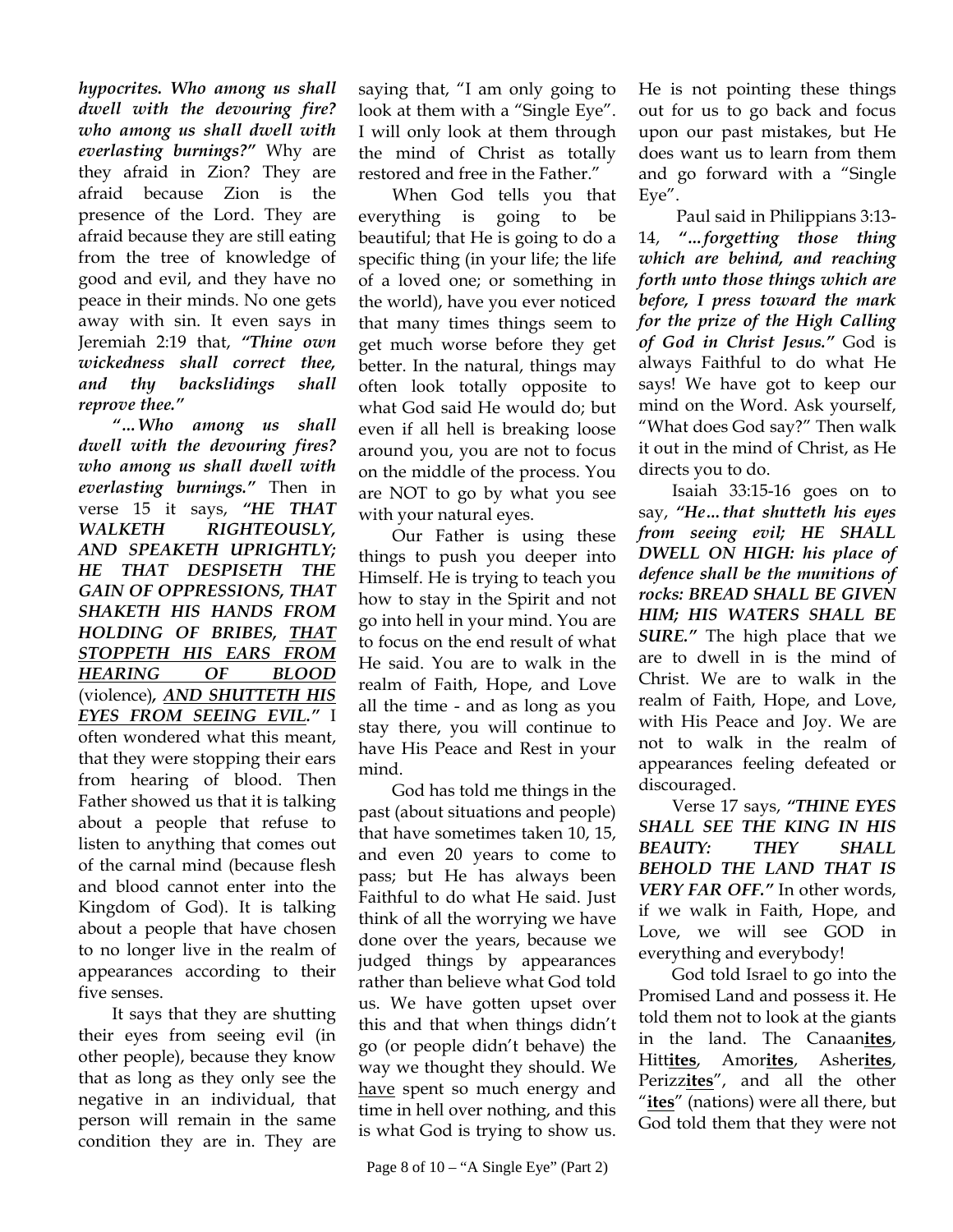to become one with them, that He would give them the victory over them. What all those nations really represent, is every imagi**nation** and thought that comes from the carnal mind/selfwill and tries to exalt itself above God.

God tells us, "Don't be afraid. Don't look at what is going on around you. Don't look at the giants in the land. I am shaking everything that can be shaken in order to bring change, and through it all I will cause My fruit to come forth in you."

Far too often we are still focussed more on the things in us that are still not Christ-like - than on the goal before us, and who our true-self is in Him. When we focus on the negative in us, we are feeding from the tree of knowledge of good and evil. When we listen to the serpent we feel discouraged and defeated, because he causes us to question who we are, telling us that we are not good enough for God. Each one of us needs to believe and stand on what God has told us, seeing ourselves through His eyes - because when we do, we will see the Beauty of the Lord coming forth in us!

In 1Corinthians 13 it says that *"we know in part"*, and that *"we see through a glass, darkly."* In other words our understanding is sometime unclear, because it is clouded with thoughts*.* The *"in part"* realm is the tree of knowledge of good and evil. Paul also talks in this chapter about growing up and maturing. He said, *"When I was a child, I spake as a child, I understood as a child, I thought as a child: BUT WHEN I BECAME A MAN* (WHEN I

GREW UP AND CAME TO MATURITY)*, I PUT AWAY CHILDISH THINGS."* He said that, *"WHEN THAT WHICH IS PERFECT* (PERFECT LOVE – THE FULLNESS OF GOD IN YOU) *IS COME* (BIRTHED FROM WITHIN YOU)*, THEN THAT WHICH IS IN PART SHALL BE PUT AWAY."* In other words, when you grow up and stop eating from the tree of knowledge of good and evil – you will see yourself as God sees you; through the perfect Love and mind of Christ (a "Single  $Eye''$ ).

1Peter 4:8 says, *"AND ABOVE ALL THINGS HAVE FERVENT LOVE AMONG YOURSELVES: FOR LOVE COVERETH THE MULTITUDE OF SINS."* 

There is a balance in all of this, and you need to ask God to show you how to walk in that balance. I m not saying that we are to excuse or condone sin by looking the other way, because even **Jesus brought correction to people - but He only did this as the Father directed Him to.** If you remember the woman who was caught in adultery; the people wanted to stone her - but in Love Jesus spoke to her, and said, *"Go, and sin no more."*

**There is a balance and a timing to everything in God!** There are times when people will stand up and say all kinds of things against you; and God will have you hold you peace and say nothing. There are even times when we may be misused in one way or another; and Father says turn the other cheek. However, there are also times when Father will have you take a stand and bring correction BY THE WORD

AND THE SPIRIT AS HE DIRECTS YOU TO. WHEN FATHER DOES THIS, you are only to speak what, when, and how He directs you to.

**GOD IS LOVE, but there is also a balance WITHIN THE LOVE OF GOD. AS A FATHER HE ALSO CORRECTS - IN LOVE!** When God corrects an individual, He is always looking at the end result of that person. He sees them as being totally reconciled and restored to Him, and He knows exactly what it will take to bring them to that place in HIM!

Some of us have to go through a great deal more than others, before we learn that the *"way which seemeth right"* is not working - and we need to humble ourselves and say, **"YES, LORD.**  *Not my will, but thine, be done***."**

**GOD'S CORRECTION DOES NOT CONDEMN, BUT IT IS ULTIMATELY TO RESTORE AN INDIVIDUAL OR PEOPLE BACK TO THE PLACE FATHER WANTS THEM TO WALK IN HIM!** Any correction brought forth outside of the realm of Faith, Hope, and Love, is done so in the flesh/carnal mind and only produces death and destruction. The carnal mind condemns and tears an individual down - but the Spirit of God corrects and restores.

You need to start looking for the good that is in every person. In Love you need to pull the good out of them and build them up. Do not tear them down with your words or thoughts. We have to see them as the Father sees them with a "Single Eye" through the mind of Christ.